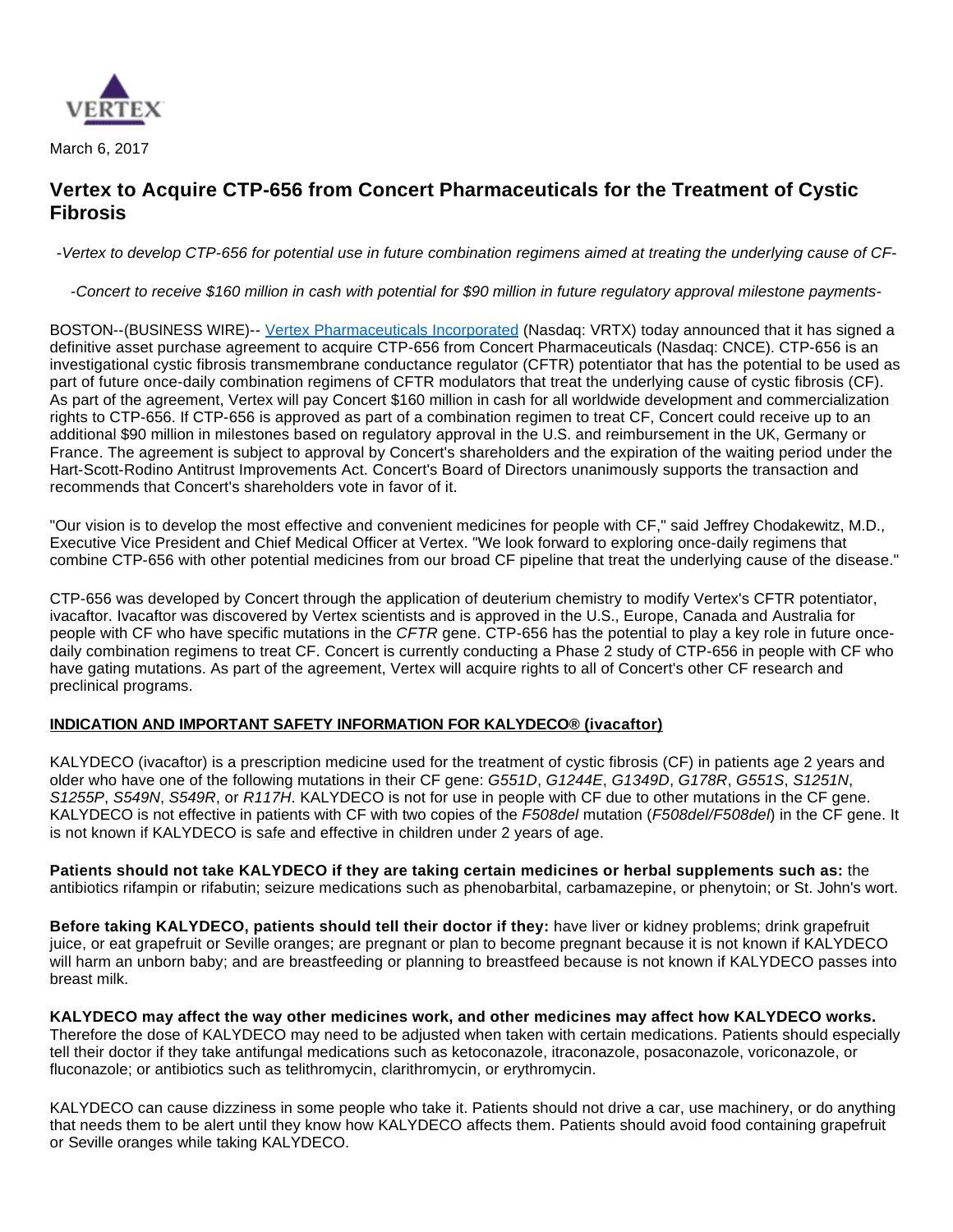#### **KALYDECO can cause serious side effects including:**

**High liver enzymes in the blood have been reported in patients receiving KALYDECO.** The patient's doctor will do blood tests to check their liver before starting KALYDECO, every 3 months during the first year of taking KALYDECO, and every year while taking KALYDECO. For patients who have had high liver enzymes in the past, the doctor may do blood tests to check the liver more often. Patients should call their doctor right away if they have any of the following symptoms of liver problems: pain or discomfort in the upper right stomach (abdominal) area; yellowing of their skin or the white part of their eyes; loss of appetite; nausea or vomiting; or dark, amber-colored urine.

Abnormality of the eye lens (cataract) has been noted in some children and adolescents receiving KALYDECO. The patient's doctor should perform eye examinations prior to and during treatment with KALYDECO to look for cataracts. The most common side effects include headache; upper respiratory tract infection (common cold), which includes sore throat, nasal or sinus congestion, and runny nose; stomach (abdominal) pain; diarrhea; rash; nausea; and dizziness.

These are not all the possible side effects of KALYDECO. **Please click [here](http://cts.businesswire.com/ct/CT?id=smartlink&url=http%3A%2F%2Fpi.vrtx.com%2Ffiles%2Fuspi_ivacaftor.pdf&esheet=51520602&newsitemid=20170306005367&lan=en-US&anchor=here&index=2&md5=5c78dba4d976157f5a210e01f69fb9cc) to see the full Prescribing Information for KALYDECO (ivacaftor).**

## **About Cystic Fibrosis**

Cystic fibrosis is a rare, life-threatening genetic disease affecting approximately 75,000 people in North America, Europe and Australia.

CF is caused by a defective or missing CFTR protein resulting from mutations in the CFTR gene. Children must inherit two defective CFTR genes — one from each parent — to have CF. There are approximately 2,000 known mutations in the CFTR gene. Some of these mutations, which can be determined by a genetic test, lead to CF by creating defective or too few CFTR proteins at the cell surface. The defective or missing CFTR protein results in poor flow of salt and water into or out of the cell in a number of organs, including the lungs. This leads to the buildup of abnormally thick, sticky mucus that can cause chronic lung infections and progressive lung damage in many patients that eventually leads to death. The median predicted age of survival for a person born today with CF is 41 years, but the median age of death is 27 years.

## **About Vertex**

Vertex is a global biotechnology company that aims to discover, develop and commercialize innovative medicines so people with serious diseases can lead better lives. In addition to our clinical development programs focused on cystic fibrosis, Vertex has more than a dozen ongoing research programs aimed at other serious and life-threatening diseases.

Founded in 1989 in Cambridge, Mass., Vertex today has research and development sites and commercial offices in the United States, Europe, Canada and Australia. For seven years in a row, Science magazine has named Vertex one of its Top Employers in the life sciences. For additional information and the latest updates from the company, please visit [www.vrtx.com](http://cts.businesswire.com/ct/CT?id=smartlink&url=http%3A%2F%2Fwww.vrtx.com&esheet=51520602&newsitemid=20170306005367&lan=en-US&anchor=www.vrtx.com&index=3&md5=20c8848a469b817063eb7d5bb82b3be0).

## **Special Note Regarding Forward-looking Statements**

This press release contains forward-looking statements as defined in the Private Securities Litigation Reform Act of 1995, including, without limitation, Dr. Chodakewitz's statements in the second paragraph of the press release and statements regarding (i) approval by Concert's shareholders and the expiration of the waiting period under the Hart-Scott-Rodino Antitrust Improvements Act, and (ii) potential milestone payments. While Vertex believes the forward-looking statements contained in this press release are accurate, these forward-looking statements represent the company's beliefs only as of the date of this press release and there are a number of factors that could cause actual events to differ materially from those indicated by such forward-looking statements. These risks and uncertainties include, among other things, the risks listed under Risk Factors in Vertex's annual report and quarterly reports filed with the Securities and Exchange Commission and available through the company's website at [www.vrtx.com](http://cts.businesswire.com/ct/CT?id=smartlink&url=http%3A%2F%2Fwww.vrtx.com&esheet=51520602&newsitemid=20170306005367&lan=en-US&anchor=www.vrtx.com&index=4&md5=51d65a0f548984d82823f8ad36bdae32). Vertex disclaims any obligation to update the information contained in this press release as new information becomes available.

## **Additional Information about the Transaction and Where to Find It**

This press release is being made in respect of the proposed asset purchase with Concert. The proposed asset purchase and the asset purchase agreement will be submitted to Concert's shareholders for their consideration and approval. In connection with the proposed asset purchase, Concert will file a proxy statement with the SEC. This press release does not constitute a solicitation of any vote or proxy from any shareholder of Concert. Investors are urged to read the proxy statement carefully and in its entirety when it becomes available and any other relevant documents or materials filed or to be filed with the SEC or incorporated by reference in the proxy statement, because they will contain important information